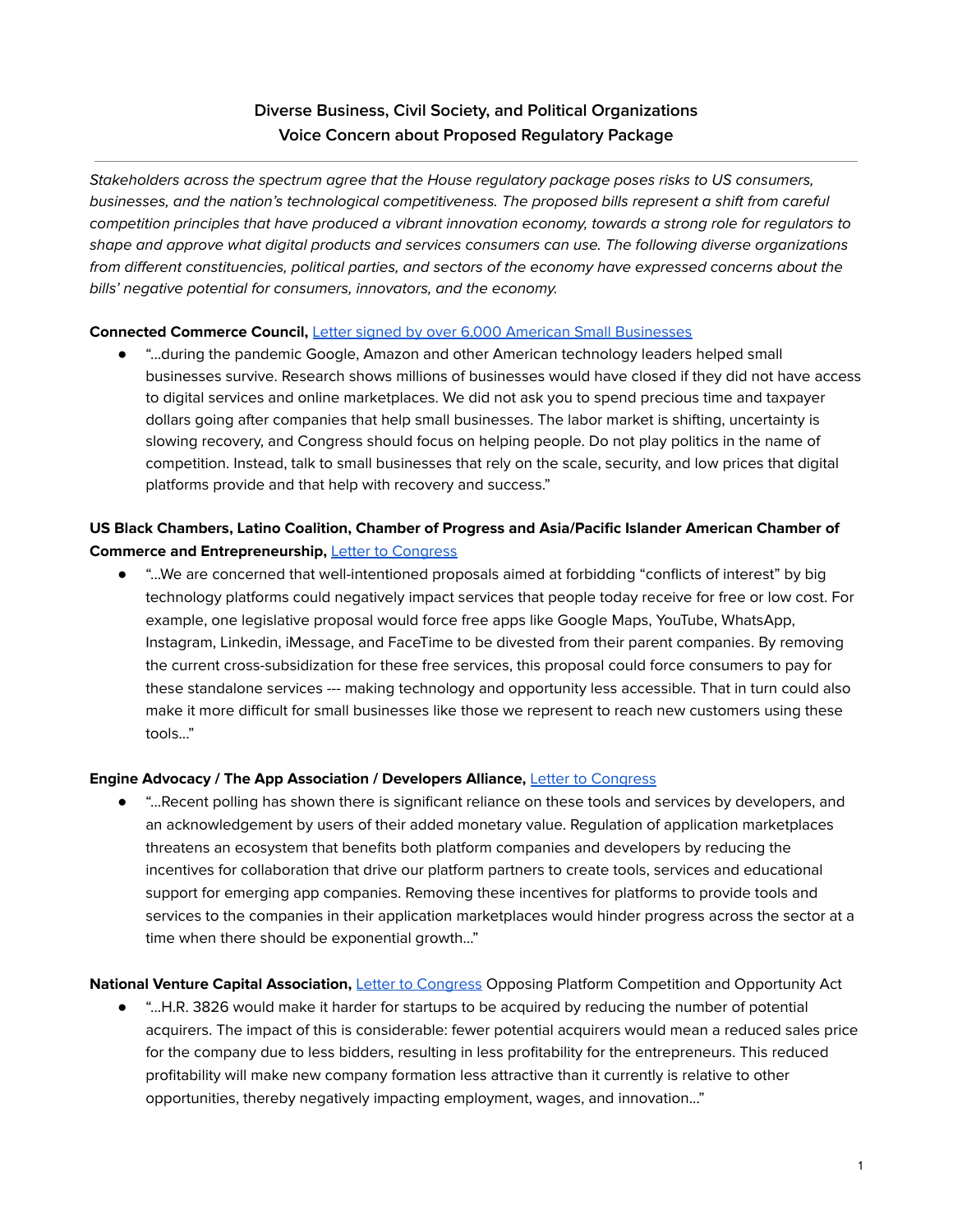#### **Chamber of Commerce, Public [Statement](https://www.uschamber.com/press-release/us-chamber-calls-legislators-vote-down-antitrust-bills-would-stymie-innovation-harm)**

● "...Antitrust should remain a law of general application and focused on the economic interest of consumers. The misguided approach taken in these bills will stymie innovation, harm consumers, and weaken America's technology leadership. While ostensibly targeting 'Big Tech,' this approach to antitrust would broadly impact American business and our economy. They should be voted down."

#### **New Democrat Coalition,** Letter to House and Committee [Leadership](https://newdemocratcoalition.house.gov/media-center/press-releases/new-democrat-coalition-leadership-members-urge-leadership-and-house-judiciary-to-hold-legislative-hearings-on-upcoming-antitrust-legislation)

● "...The scope and impact of these bills could have a tremendous impact on the products and services many American consumers currently enjoy and the competitiveness of our innovation economy. Notably, stakeholders and policy experts are raising concerns these proposals may weaken personal privacy protections, cybersecurity, and increase the spread of dangerous conspiracy theories and misinformation. On behalf of the New Democrat Coalition, instead of proceeding directly to markup, we respectfully request you hold full legislative hearings on these specific bills to better understand their impacts and the intended and unintended consequences of the legislation..."

#### **Thirteen Bipartisan Groups,** Letter to [Congress](http://progresschamber.org/wp-content/uploads/2021/06/HJC-Letter_-Reject-Cicilline-Jayapal-Bills.pdf)

● "...At a time when voters are looking to Congress to address the country's most pressing challenges, it seems hard to believe that Congress is instead on the verge of banning Amazon Prime and Amazon Basics; banning the preinstallation of iMessage and FaceTime on iPhones; and banning Google from including Google Maps in its search results… We believe that voters want Congress to fix things that are broken -- not break or ban things that they feel are working well. We strongly encourage you to reject these proposals."

**Computer & Communications Industry Association (CCIA),** White [Paper](https://www.ccianet.org/wp-content/uploads/2021/06/Competitiveness-NatSec-Implications-of-House-Bills.pdf) on Competitiveness and National Security Implications of House Bills

● "At a time when U.S. technology leadership is under threat from competitors abroad, a series of bills introduced in the House would take a sledgehammer to America's most successful, dynamic companies – fundamentally undermining U.S. tech competitiveness and giving an unearned advantage to foreign rivals. These proposals conflict with critical R&D priorities, facilitate foreign access to sensitive U.S. data and IP, and open the door to a future where the U.S. is no longer the global technology leader."

## **Michael Allen,** National Security Institute at GMU Advisory Board Member, [Op-ed](https://thescif.org/instead-of-harming-u-s-technology-lets-harness-it-to-take-on-china-55bd1192e3ee)

● "...The House's proposals set its sights on knee-capping America's largest technology providers while affording more favorable treatment to foreign technology rivals. As the largest [investors](https://secure-web.cisco.com/1yq6mAZkgX9Jk_Y2LK5G4MCLcdENKVFjXZPwJhK87CSemdoGXa3vmN1l5dyS_8Yc3rY57LF1IK6kALMWdbrN4kAFABpEQBJbv91F3cxuSjYZ4VZYAW-I2jMHGMZ6dYnJNgX5LO1194NODoHC8B8PGRthE_bHvvamr8LmLalecGXD7Lt8S7rstoKZ9SVdhJsR2K_CUaJRmm_HtXhOZ0dMxn9vUe73Hr_VvvJoi-N3opep9QrnlPkV2N7WSq_ezn8H1FPaHgPjh55RCu2q4AVaMiUE84OCqdqisW6ghrgAJDO5BobMbSub1pOWa14KU2ZHUxfVmAodAwDIzlc6RubbvJ1KCMM9BLxtGTy6aUwzUN9qcoHXpM9n7y5SjUAQJxUG6py_eOsUlJTxhcDSsXSBtXwWWiVJOCOZd35Qp2CpA9ql_TNBXptuk5ZmnBVOemKpwkODti98PC2JCG1uf8MAM4g/https%3A%2F%2Fwww.statista.com%2Fstatistics%2F265645%2Franking-of-the-20-companies-with-the-highest-spending-on-research-and-development%2F) in R&D, America's big technology companies will continue to represent a growing share of America's future workforce, as well as enhance our ability to counter the influence of foreign subsidized technology companies. The House bills could not only hamstring some of the largest drivers of U.S. innovation, but also impede the ability of these companies to create millions of new American jobs just as the economy is gearing up for a rebound..."

## **25+ Conservative Groups and Activists,** Letter to [Congress](https://cei.org/coalition_letters/25-conservative-groups-and-activists-urge-congress-to-reject-democrat-antitrust-power-grab/)

● "...If implemented, bureaucrats in the Biden administration would wield vast new powers at the expense of American business and households. This heavy-handed approach should offer no comfort for those worried that the platforms are biased against them, as it actually increases the likelihood of political abuse. Republicans and free-market Democrats should hold firm and vote No."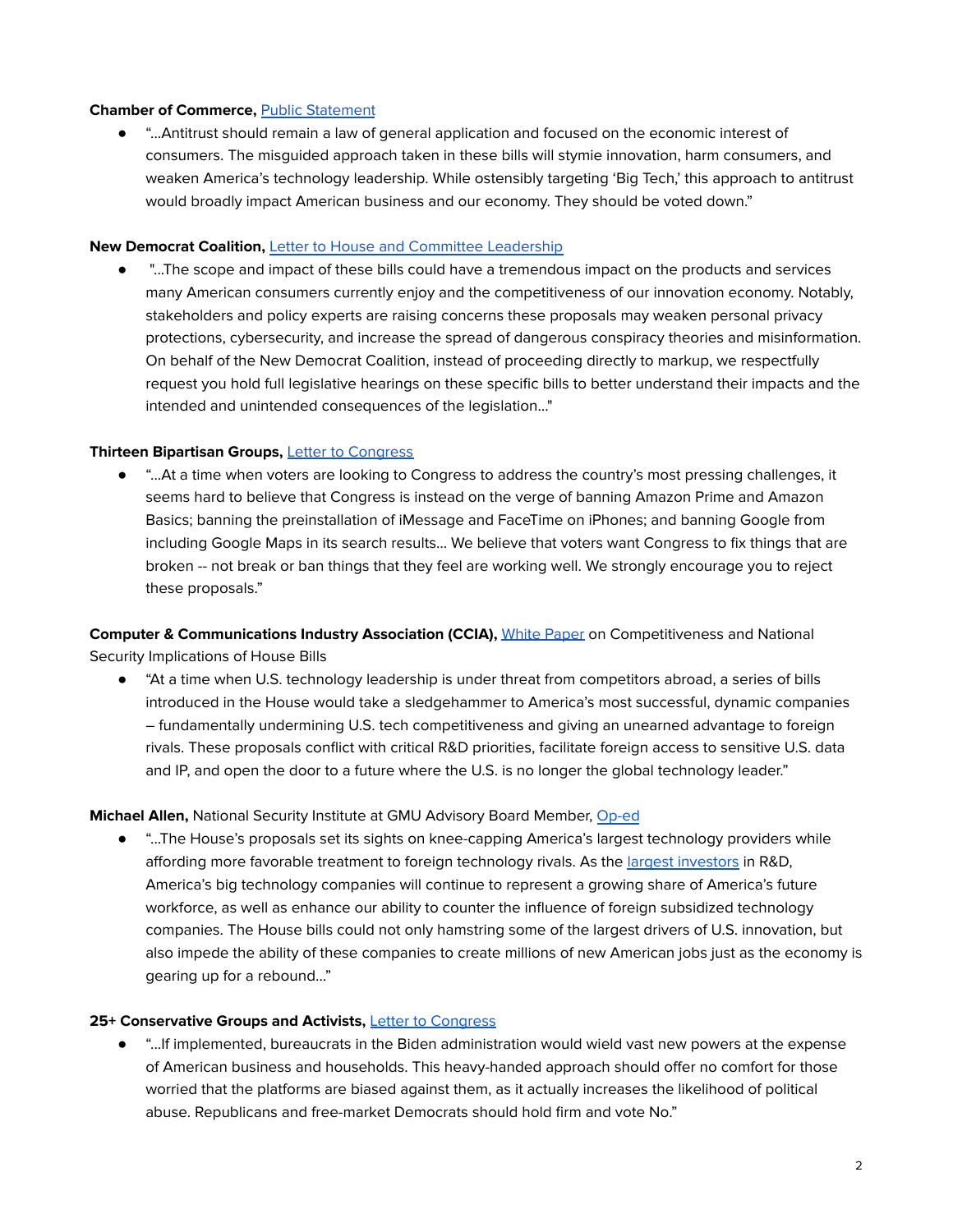#### **American Enterprise Institute,** [Blog](https://www.aei.org/technology-and-innovation/house-antitrust-bill-embraces-unjustified-presumption-against-vertical-integration/?mkt_tok=NDc1LVBCUS05NzEAAAF9zaGwaHbBuqpQhDmif0Z7yKmSd6RRBUaIEgUC64g6XYGGW2XXwN2lW9h80G0MJMym3JWyCvuq4TV6zu_q6AqibmZGZTgmtGAiy8mSBz_Uxf4n2w) Post

"By shifting the burden to the defendant to prove no harm, self-preferencing goes from presumptively permissible to presumptively prohibited. This is unwarranted, as most self-preferencing benefits consumers. Ironically, this burden shifting also harms competition. Disruptive competition occurs when companies test new business models and combinations. They rarely know in advance which new combinations will catch on with consumers; it's an iterative trial and error process. But labeling potentially pro-consumer innovations as presumptively illegal will limit that experimentation, leading to less overall competitive growth and dynamism in tech markets. (Indeed, some claim this is why European firms do not innovate as rapidly as American firms.)"

#### **American Institute for Economic Research,** [Blog](https://www.aier.org/article/which-antitrust-doctrine-deserves-your-trust/) Post

- "The neo-Brandeisian model of antitrust that we are seeing emerge today will essentially open the floodgates for a government that seeks to intervene in every aspect of economic life that fancies regulators. It will expand the scope of such regulation beyond the appropriate boundaries of combating cartels and genuine monopolization, towards an ever more paternalistic as well as arbitrary model of governance."
- "Proper reforms should leverage more market functions, not less. In contrast, the neo-Brandeisian model will reintroduce a crippling regime of arbitrary and further unchecked state power that will surely sap the vibrancy from the American economy at a time when it is needed most."

#### **American Consumer Institute,** [Op-Ed](https://www.realclearpolicy.com/articles/2021/06/17/washington_shouldnt_follow_europes_crackdown_on_big_tech_781714.html)

"...It should be abundantly clear that following Europe's punitive, heavy-handed approach to antitrust will leave consumers with limited access to cheaper products, limited consumer access for small businesses, and a stagnant economy. For these reasons alone, lawmakers in Washington should not be looking to Brussels for guidance on future antitrust reforms. Instead, they should seek to preserve a regulatory environment that prioritizes consumers and innovation."

#### **Chamber of Progress,** Letter to [Congress](http://progresschamber.org/wp-content/uploads/2021/06/HJC-Letter_-Reject-Cicilline-Jayapal-Bills.pdf)

● "We share your goal of promoting competition online and protecting consumers, but legislation proposed by Reps. David Cicilline and Pramila Jayapal would dramatically degrade services which hundreds of millions of Americans use every day. Both Rep. Cicilline's "American Innovation and Choice Online Act" and Rep. Jayapal's "Ending Platform Monopolies Act" would prevent Apple, Amazon, Facebook, Google, and Microsoft from offering integrated tech conveniences to consumers."

#### **New Democrats Network,** Letter to [Congress](https://newdemocratcoalition.house.gov/imo/media/doc/2021-06-18_NDC%20Leadership%20Letter%20Requesting%20Legislative%20Hearings%20on%20Antitrust%20Bills_vF.pdf)

● "The scope and impact of these bills could have a tremendous impact on the products and services many American consumers currently enjoy and the competitiveness of our innovation economy. Notably, stakeholders and policy experts are raising concerns these proposals may weaken personal privacy protections, cybersecurity, and increase the spread of dangerous conspiracy theories and misinformation. On behalf of the New Democrat Coalition, instead of proceeding directly to markup, we respectfully request you hold full legislative hearings on these specific bills to better understand their impacts and the intended and unintended consequences of the legislation."

## **National Taxpayers Union,** [Blog](https://www.ntu.org/publications/detail/house-democrats-take-aim-at-consumer-convenience-with-misguided-antitrust-proposal) Post

● "...This legislation would be a departure from this consumer-first approach and allow for ideologically driven government intervention. It would give unelected bureaucrats troubling flexibility to determine what private companies have an incentive to do, absent any real measure of consumer